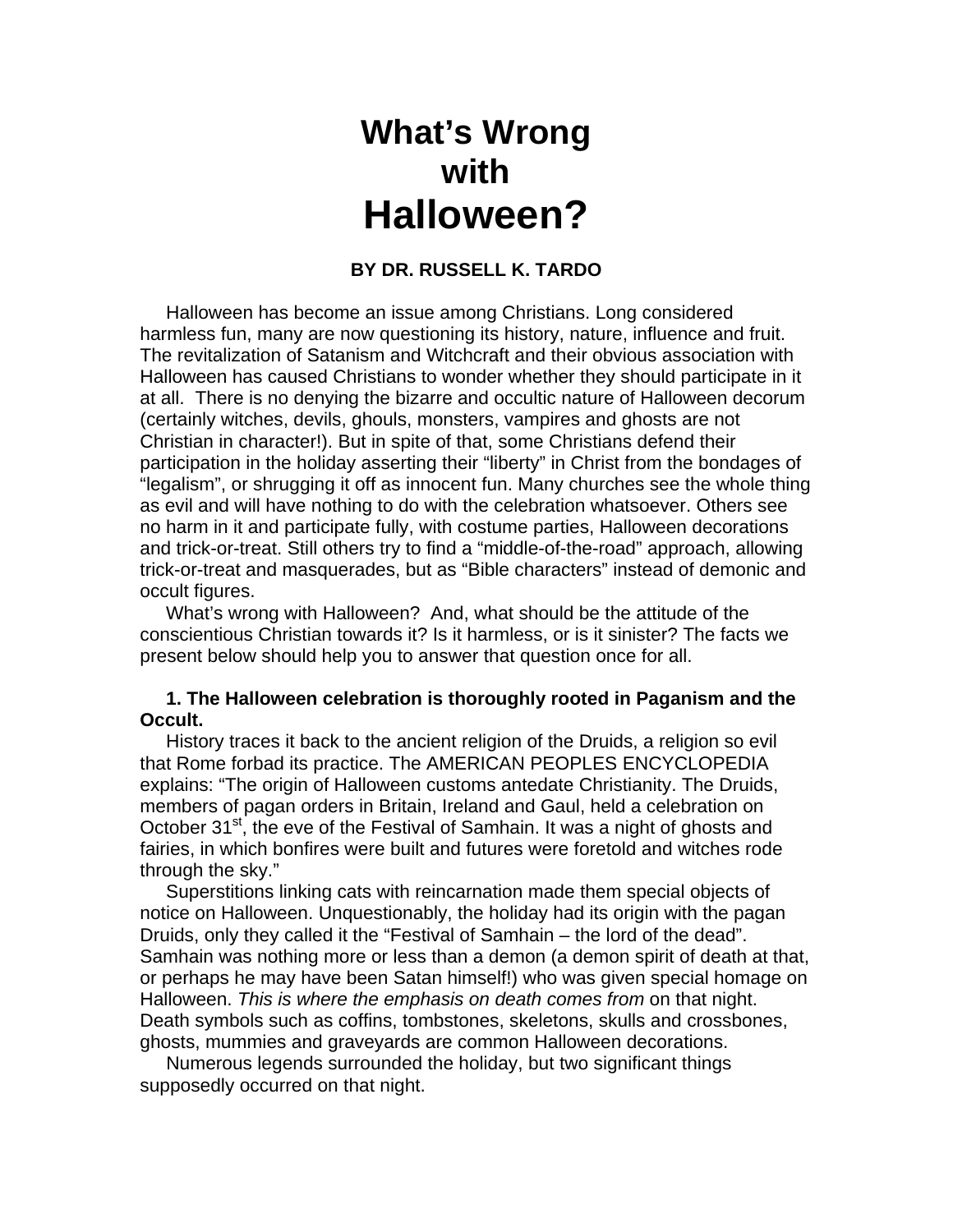*First,* It was believed that the dead would rise out of their graves and wander the countryside, trying to return to the homes where they formerly lived. Frightened villagers tried to appease these wandering spirits by offering them gifts of fruits and nuts. If not placated, villagers feared that the spirits would kill their flocks or destroy their property. *This is the origin of our present day "trick-ortreat"!* It's a custom born out of superstition, and pagan superstition at that!

 Furthermore, it's a blasphemous perversion of the Christian belief in the Resurrection. In Christianity, the righteous dead are resurrected in a glorified, immortal body. In Druidism, the dead are raised as horrifying creatures of the night, hideous monsters, decaying skeletons, vampires, etc. They received not glorified bodies, but grotesque ones; not immortal bodies, but inhuman ones.

 *Second,* Samhain was the supreme night of Demonic jubilation. This was a celebration of the beginning of Winter and darkness, as daylight grew noticably shorter, and nights lengthier. The hoardes of hell would roam the earth in a wild celebration of darkness and death, all in honor of Samhain! Pity the poor mortal forced to travel on such a night! The only thing the superstitious people knew to do to protect themselves on such an occasion was to masquerade as one of the demonic hoarde, and hopefully blend in unnoticed among them! *This is the origin of Halloween masquerading* as devils, imps, ogres, and other demonic creatures.

 The question is, should Christians adopt such practices? Can we borrow the pagan customs and superstitions of ancient peoples and "Christianize" them? The Bible is not silent on the subject:

"Learn not the way of the heathen….for the customs of the people are vain." (Jeremiah 10:2-3), and,

"When thou are come into the land which the Lord thy God giveth thee, thou shalt not learn to do after the abominations of those nations" (Deut. 18:9).

#### Ephesians 5:11 declares,

"And have no fellowship with the unfruitful works of darkness, but rather reprove them."

#### **2. Halloween glorifies Satan.**

 When America and the world celebrates the powers of darkness by masquerading as evil creatures or decorating our homes, schools, businesses and churches with occult symbols, *Satanic power is glorified*. While you may have participated "all in fun", be assured, **Halloween is serious business for Satanists and Witches.** 

 Anyone familiar with witchcraft would tell you that there are certain rituals and spells that can only be cast on Halloween night. That is the night when the "veil" believed to separate the living from the dead is thought to be the thinnest, and futures are easier and more accurately foretold by diviners.

 Those who oppose Christ are known to organize on Halloween to observe Satanic rituals, to cast spells, to oppose churches and families, to perform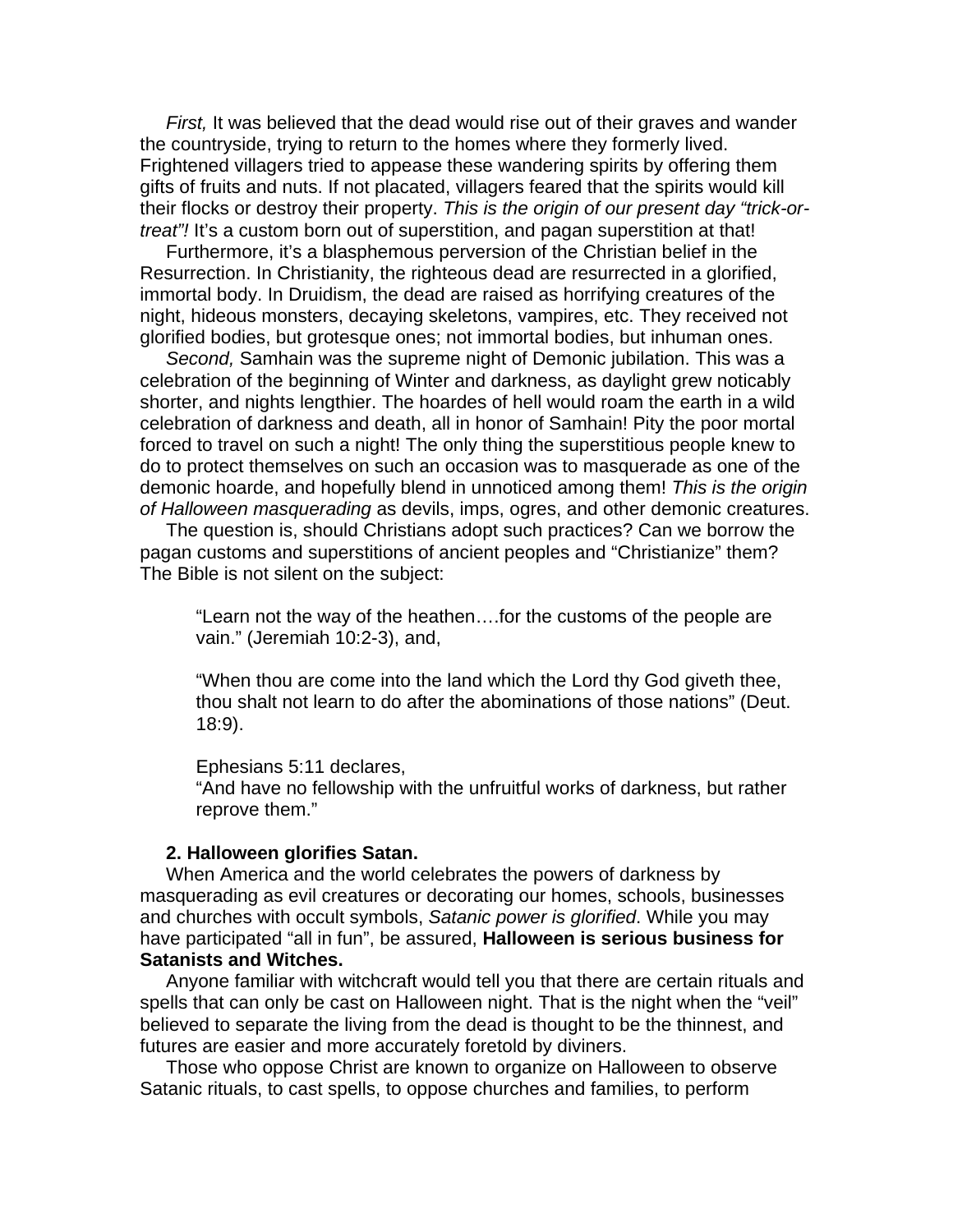sacrilegious acts, and to even offer blood sacrifices to Satan. Last year, Newscasters in numerous cities warned their viewers to guard their animals on Halloween night. Dogs and cats are thought to be the most often sacrificed animals on Halloween, and many S.P.C. A. centers will not allow black cats to be adopted until after Halloween. In rural communities, it is not uncommon for farmers to awake to find the mutilated remains of their farm animals (cows, calves, chickens, even horses) that were ritualistically slaughtered in Satanic sacrifices. The practices that accompany such sacrificial rites are almost too revolting to believe—the drinking of animal (or human) blood and urine, the digestion of entrails and organs, orgiastic rituals, substance abuse, and something becoming more frighteningly common across the U.S.—human sacrifice. The 700 Club interviewed several people last Halloween (several of which were teenagers) who actually participated in or witnessed human sacrifices while involved in Satanism. No one scoffs at such stories anymore, as police departments around the country have had to scurry to develop a whole new field of investigation dealing with the gruesome reality of Satanic sacrifices.

 Isn't is sad that while Satanists, Witches, Occultists and Police are taking Halloween very seriously, many in the church protest our "spoiling all the fun for the children," by urging Christians not to participate in it.

#### **3. Halloween treats Occultism as "Harmless".**

 When Christians participate in Halloween, it sends a message to children that Witchcraft, Demonism, Satanism, and the Occult is something fun, entertaining and harmless. It gives the false impression that what is actually lethal, is innocuous! It's the spiritual equivalent of painting a loaded gun to look like a toy and giving it to a child to play with!

 On another recent 700 Club testimony, one man said that it was while he was out trick-or-treating on Halloween night as a boy that he had a profound psychic experience that led him on an occult odyssey that kept him bound and oppressed for dozens of years! Halloween participation led him into deeper forms of occultism, until he was swallowed by it.

 Christians, we betray others and deceive ourselves if we consider this celebration a harmless or innocent one. It is more deadly than a rattlesnake, and God says such things are an abomination (cf. Deut. 18:9-12; Lev. 18:24-30).

#### **4. It is the Appearance of Evil.**

 The Bible says, "Abstain from all appearance of evil" (1 Thess. 5:22). Who can deny that virtually all of the symbols of Halloween are evil? Witches, monsters, ogres, vampires, ghosts, ghouls, goblins, devils and demons all portray evil! On the other hand, Christians are called to be "followers (Greek: imitators) of God" (Eph. 5:1), and "lights" to a sin darkened world. How can we justify our masquerading as creatures of darkness in the light of the Scriptures? And if our houses and churches are dedicated to God and are to glorify Christ, how do we justify decorating them with demonic and occult symbols?

 Virtually all of the common Halloween decorations represent something Demonic or Occult. For instance: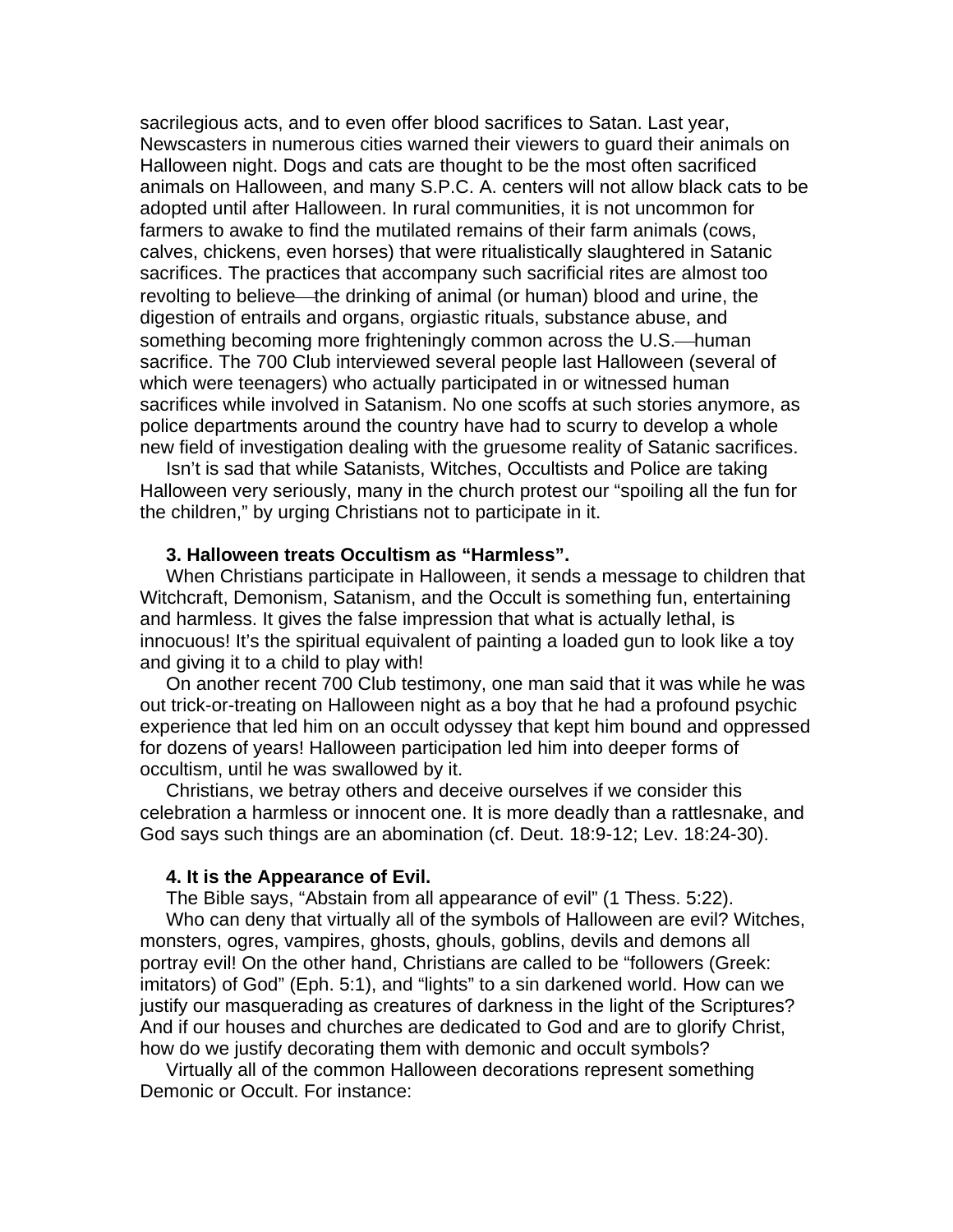The *"Jack-o-lantern"* is the ancient symbol of a damned soul.

 The *"black cat"* has long been associated with Witchcraft and numerous superstitions are still connected to it.

 *Witches and Witchcraft* are a dominant theme of the holiday, but are an abomination to God (Exodus 22:18; Deuteronomy 18:8-14; Leviticus 18:24-30).

 Even the *"trick-or-treat"* is a threat! It's nothing less than extortion! "You either give me a treat or I'll play a trick on you."

#### **Halloween Destruction**

 Vandalism and wanton disregard for the property of others is common on Halloween night, as even normally well behaved children are driven by unseen forces to destructive behavior. Police officials everywhere report great increases in such activities at Halloween. Worse yet are the horrifying accounts of poisoned candy and fruits booby trapped with razor blades and needles. Such threats are so real that many hospitals offer free X-Rays of Halloween treats in order to prevent children from being harmed. Who but Satan could inspire such monstrous actions?

### **5. It is Disobedience to God!**

 God repeatedly forbids his Children's participation in such demonic activities, as the following passages attest: Deut.18:9-14; Ex.7:11-12; 22:18; Lev.19:26,31; 20:6,27; 1 Chron.10:13-14; 2Ki.21:5-6; Isa.2:6; Jer.27:9-10; Zech.10:2; Mal.3:5; Acts 8:9f; 16:16f, 19:19; Gal.5:16-21; 2 Tim.3:8; Rev. 21:8; 22:15.

 A careful examination of these Scriptures reveals God's unreserved condemnation of all who participate in any occult activity.

 What's wrong with Halloween? Everything about it is wrong! It does not have even one single redeeming virtue. It is a demon inspired, devil glorifying occult festival! Those who love the Lord Jesus Christ should have nothing to do with it!

"Learn not the way of the heathen…for the customs of the people are vain." (Jer.10:2-3).

"When you enter into the land which the Lord your God gives you, you shall not learn to imitate the detestable things of those nations" (Deut.18:9 NASV).

"Let us cast off the works of darkness, and put on the armor of light." (Rom.13:12).

"And have no fellowship with the unfruitful works of darkness, but rather reprove them" (Eph.5:11).

"Ye are all the children of light, and the children of the day: we are not of the night, nor of darkness (1 Thess.5:5).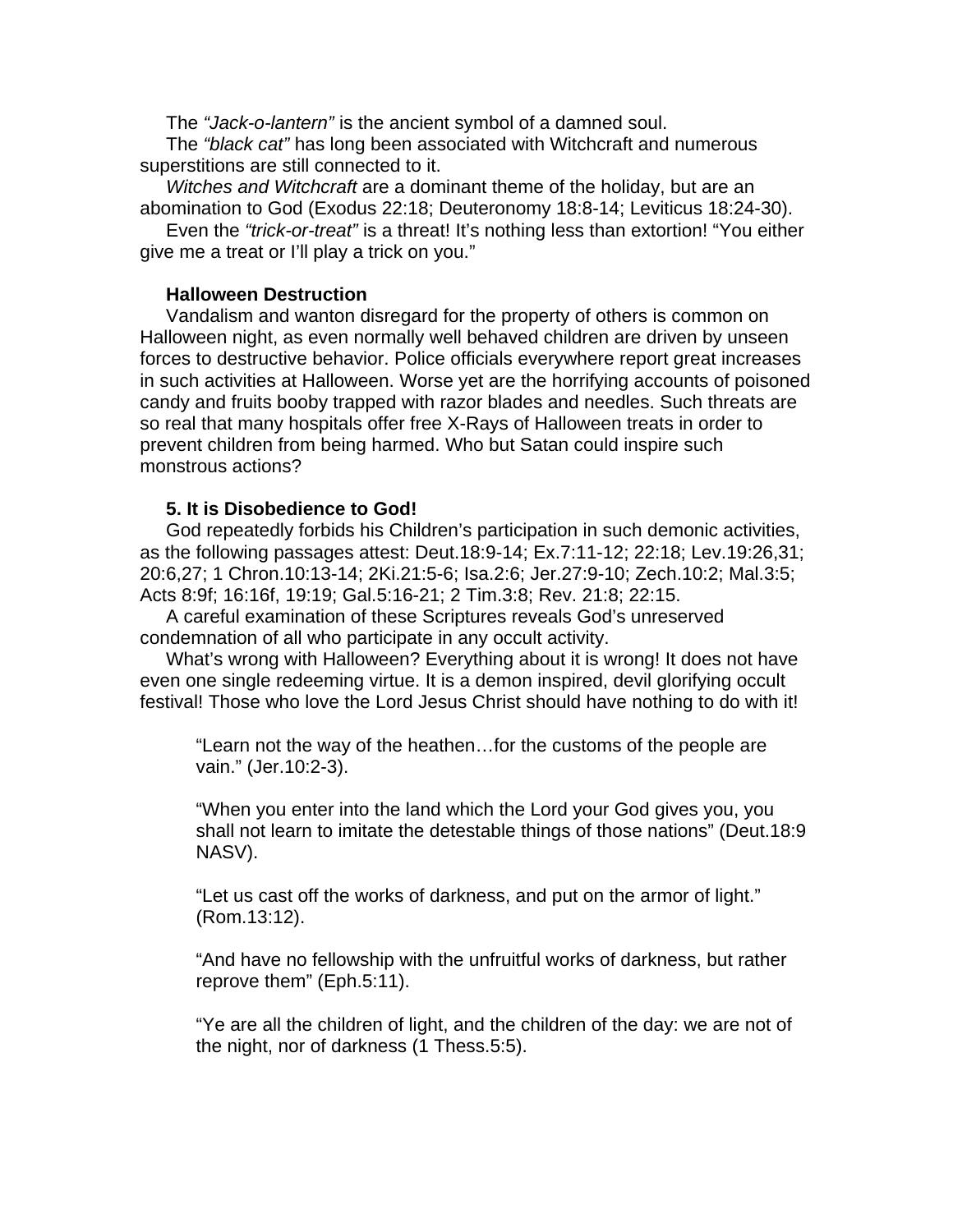"For what fellowship hath righteousness with unrighteousness? And what communion hath light with darkness? And what concord hath Christ with Belial? Wherefore come out from among them, and be ye separate saith the Lord, and touch not the unclean thing…" (2 Cor. 6:14-17).

## **What Should Our Position Be?**

 Clearly, we should have nothing to do with the Halloween celebration whatsoever. If Christians assemble on Halloween it should be to worship, sing, praise, pray, intercede, wage Spiritual warfare and pull down demonic strongholds. Under no circumstance should we compromise with this celebration or attempt to imitate the world in any manner. It should not be observed as any kind of a festival or "party" (masquerades, apple-bobbing, games, treats, etc.), but rather as a time to wage holy warfare and be separate from the world.

 The Christian should not fear Halloween or any of the powers of darkness, for we have authority over them (Mk. 16:15; Lu. 10:19), and God has not given us the spirit of fear…" (2 Tim.1:7). But at the same time, "We are not ignorant of Satan's devices" (2 Cor. 2:11).

 Some may call me "legalistic" for doing so, but I have forsaken this pagan celebration altogether. Perhaps its time you considered doing the same.

"For ye were sometimes darkness, but now are ye light in the Lord; walk as children of light" (Eph 5:8).

#### **Other Publications by the Author include: Books**

- Sunday Facts
- Apparitions At Medjugorje: Divine or Demonic?
- New Testament Survey Syllabus

### **Booklets**

- Women in the Ministry?
- The Spiritual Dangers of Martial Arts
- Gambling: A Bad Bet
- What The Bible Says About Hell
- The Shocking Truth About Christmas
- Rabbits, Eggs & Other Easter Errors

### **Tracts**

- What's Wrong With Halloween?
- The Spirit of Mardi Gras

To order copies of this publication, or for a complete list of books, tapes, and tracts by Dr. Russell K. Tardo and current prices write: